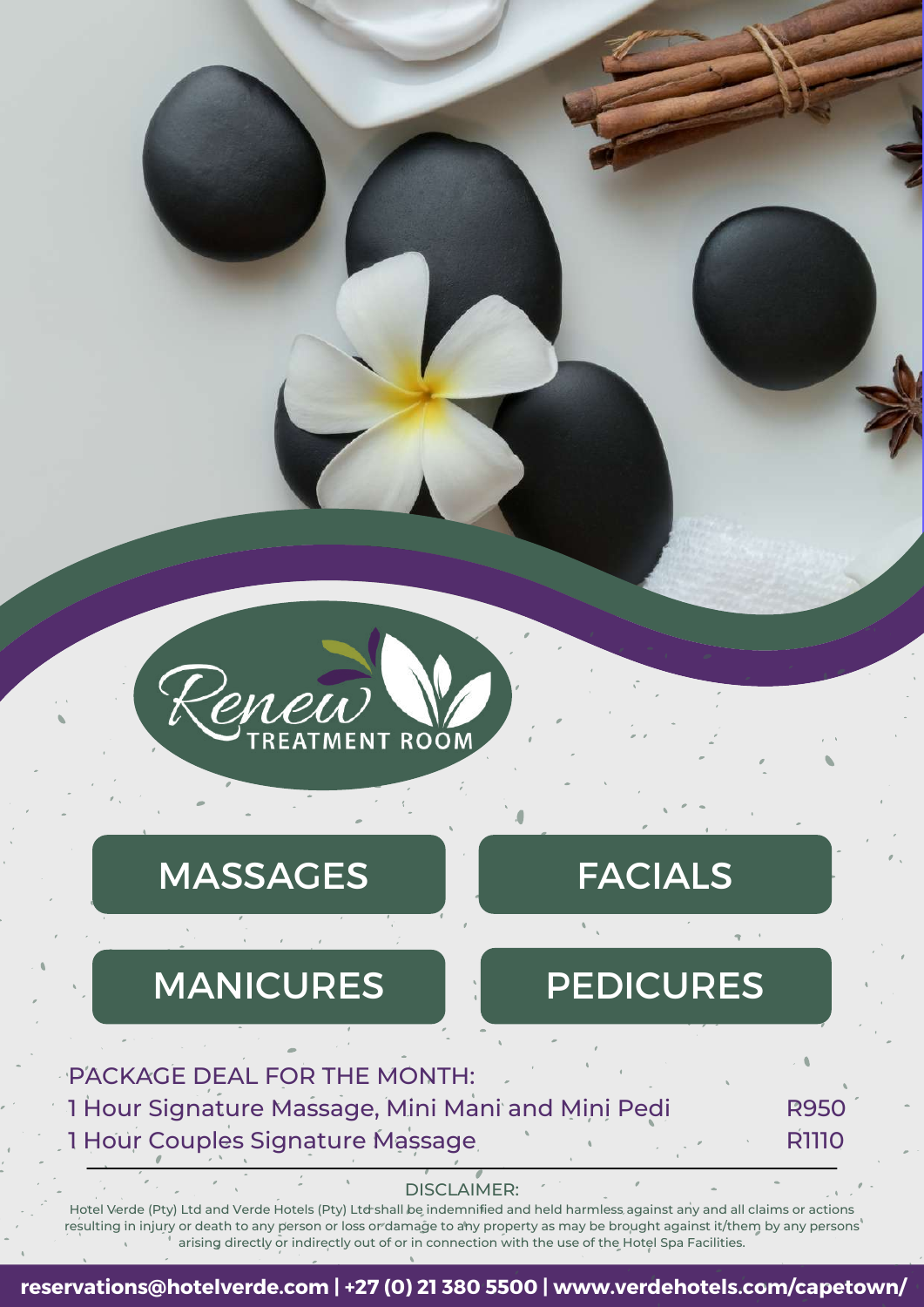

# FACIAL TREATMENTS

| <b>Mini Facial</b>                   |                                            | 60 minutes              | <b>R420</b> |
|--------------------------------------|--------------------------------------------|-------------------------|-------------|
| Standard Facial                      |                                            | 90 minutes              | <b>R590</b> |
| <b>Deluxe Facial</b>                 |                                            | 90 minutes              | <b>R690</b> |
| <b>Anti-Ageing Facial</b>            |                                            | 90 minutes              | <b>R790</b> |
| <b>Delicate and Sensitive Facial</b> |                                            | 90 minutes              | <b>R690</b> |
| <b>Back Cleansing</b>                | $\mathbb{R}^n$ . The set of $\mathbb{R}^n$ | 60 minutes <sup>®</sup> | <b>R470</b> |
|                                      |                                            |                         |             |

Additional: Ampules, serums, skin boosters

R250

#### BOOK AT RECEPTION

DISCLAIMER: Hotel Verde (Pty) Ltd and Verde Hotels (Pty) Ltd shall be indemnified and held harmless against any and all claims or actions resulting in injury or death to any person or loss or damage to any property as may be brought against it/them by any persons arising directly or indirectly out of or in connection with the use of the Hotel Spa Facilities.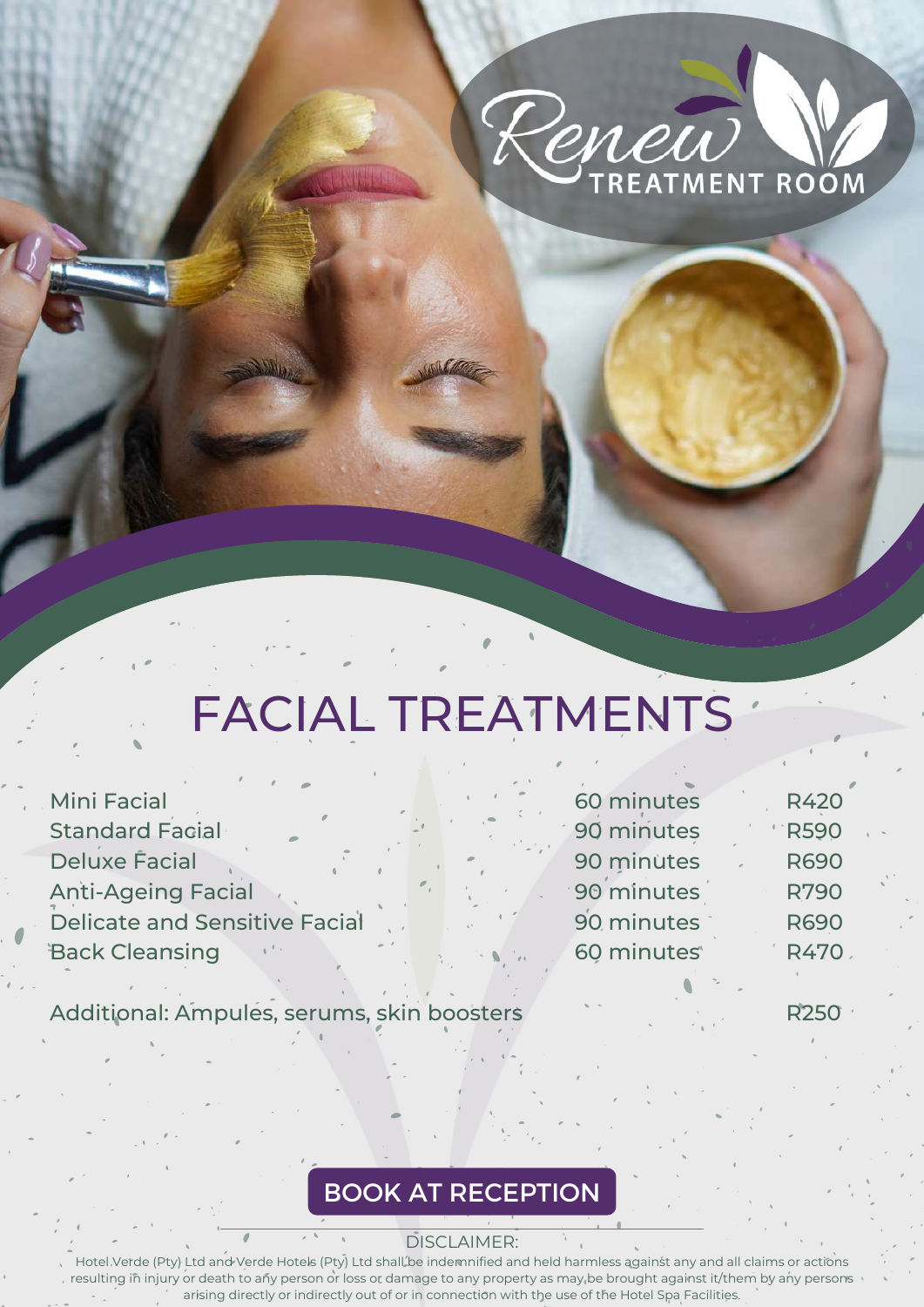

## MASSAGE TREATMENTS

Full Body Massage v Back, Neck and Shoulder Massage Back, Neck and Shoulder Massage Indian Head Massage Facial and Indian Head Massage Foot and Leg Massage Signature Massage Signature Massage Deep Tissue Massage Deep Tissue Massage Reflexology **Aromatherapy** Aromatherapy Exfoliating Body Wrap with Massage

|  | 60 minutes        | <b>R720</b>  |
|--|-------------------|--------------|
|  | <b>30 minutes</b> | <b>R395</b>  |
|  | <b>45 minutes</b> | R430         |
|  | 30 minutes        | <b>R295</b>  |
|  | 90 minutes        | <b>R990</b>  |
|  | 30 minutes        | <b>R395</b>  |
|  | <b>45 minutes</b> | <b>R430</b>  |
|  | 60 minutes        | <b>R720</b>  |
|  | 60 minutes        | <b>R780</b>  |
|  | 30 minutes        | <b>R1100</b> |
|  | 45 minutes.       | R430         |
|  | 60 minutes        | <b>R720</b>  |
|  | 90 minutes        | <b>R990</b>  |
|  | 90 minutes        | R890         |
|  |                   |              |

#### BOOK AT RECEPTION

#### DISCLAIMER:

Hotel Verde (Pty) Ltd and Verde Hotels (Pty) Ltd shall be indemnified and held harmless against any and all claims or actions resulting in injury or death to any person or loss or damage to any property as may be brought against it/them by any persons arising directly or indirectly out of or in connection with the use of the Hotel Spa Facilities.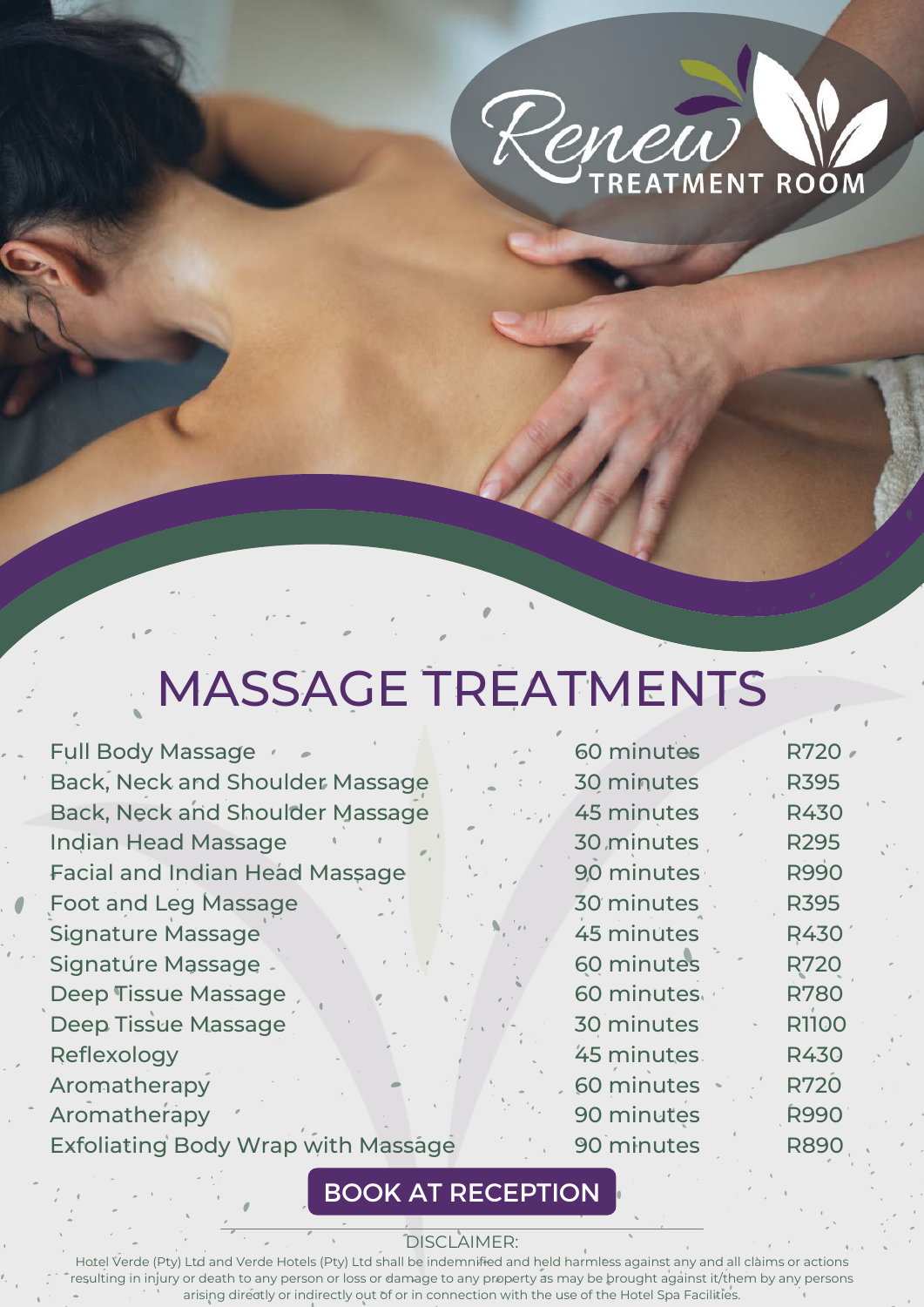

## WAXING & THREADING

| Lip Wax               | <b>R80</b>  | <b>Threading Brow</b>     | R150              |
|-----------------------|-------------|---------------------------|-------------------|
| Brow Wax with Shaping | <b>R190</b> | Threading Lip             | <b>R150</b>       |
| Chin Wax              | <b>R120</b> | Threading Chin            | <b>R150</b>       |
| Under Arm Wax         | <b>R150</b> |                           |                   |
| Half Arm Wax          | <b>R225</b> | <b>Brow Tint</b>          | <b>R180</b>       |
| Full Arm Wax'         | <b>R450</b> | <b>Lash Tint</b>          | <b>R280</b>       |
| Half Leg Wax          | <b>R320</b> | <b>Brow and Lash Tint</b> | R420 <sup>-</sup> |
| Full Leg Wax          | <b>R590</b> |                           |                   |
| <b>Half Back Wax</b>  | <b>R390</b> |                           |                   |
| <b>Full Back Wax</b>  | <b>R550</b> |                           |                   |
| <b>Hollywood Wax</b>  | <b>R450</b> |                           |                   |
| Bikini Wax            | <b>R340</b> |                           |                   |
|                       |             |                           |                   |

### BOOK AT RECEPTION

DISCLAIMER:

Hotel Verde (Pty) Ltd and Verde Hotels (Pty) Ltd shall be indemnified and held harmless against any and all claims or actions resulting in injury or death to any person or loss or damage to any property as may be brought against it/them by any persons arising directly or indirectly out of or in connection with the use of the Hotel Spa Facilities.